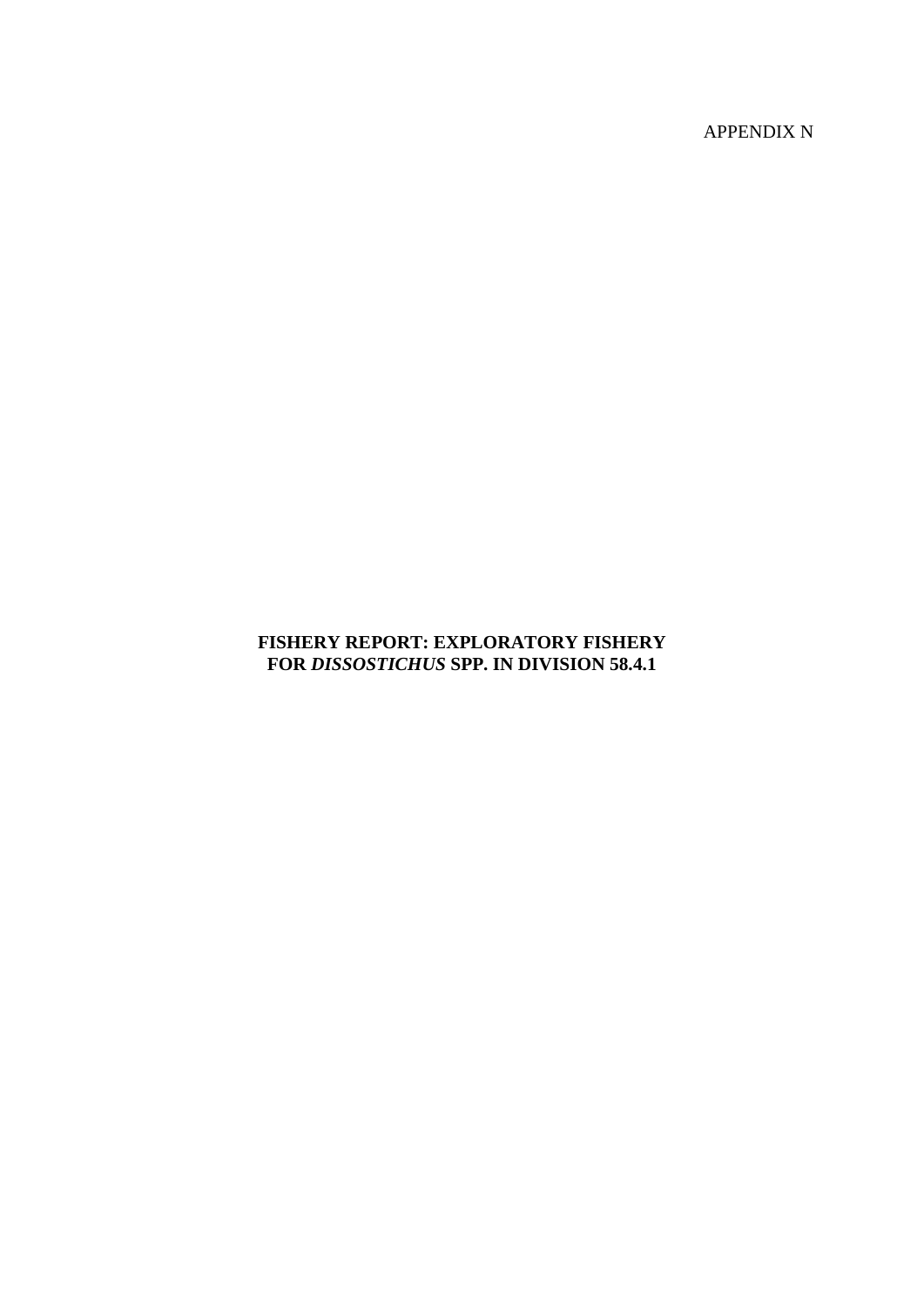# **CONTENTS**

|                                                   | $\mathbf{1}$   |
|---------------------------------------------------|----------------|
|                                                   | $\overline{2}$ |
|                                                   | 3              |
|                                                   | 3              |
|                                                   | 3              |
|                                                   | 6              |
|                                                   | 6              |
|                                                   | 9              |
|                                                   | 9              |
|                                                   | 12             |
|                                                   | 12             |
| 5.2 Assessment of impacts on affected populations | 12             |
|                                                   | 12             |
|                                                   | 12             |
|                                                   | 13             |
|                                                   | 13             |
|                                                   | 13             |
|                                                   | 13             |
|                                                   | 14             |
|                                                   | 14             |
|                                                   | 14             |
|                                                   |                |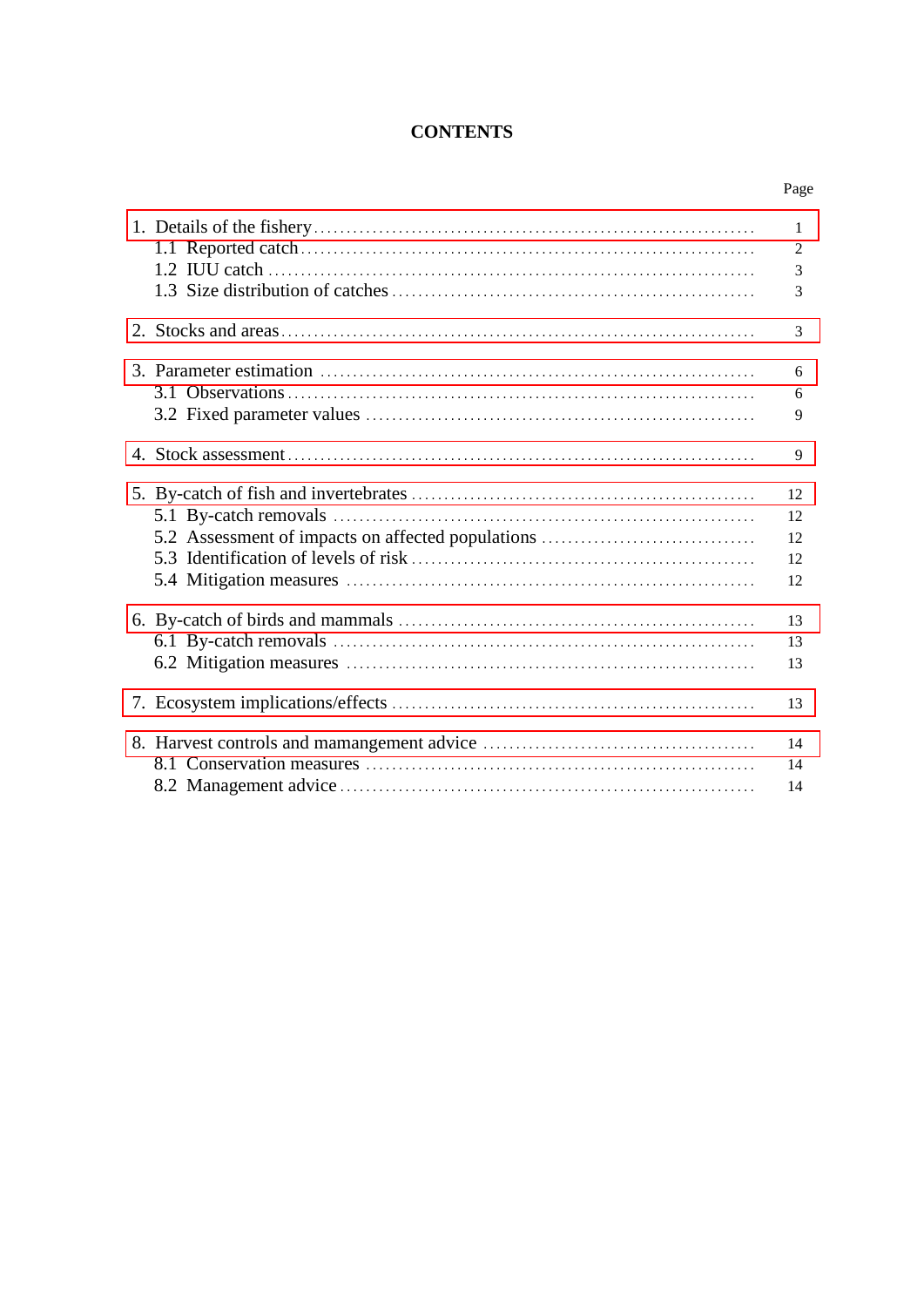# **FISHERY REPORT: EXPLORATORY FISHERY FOR** *DISSOSTICHUS* **SPP. IN DIVISION 58.4.1**

#### <span id="page-2-0"></span>**1. Details of the fishery**

The exploratory longline fishery for *Dissostichus* spp. in Division 58.4.1 was first agreed by the Commission in 1998/99 (CM 166/XVII), and licensed vessels first operated in this fishery in 2004/05.

2. In 2010/11, the exploratory fishery for *Dissostichus* spp. in Division 58.4.1 was limited to Japanese, Korean, New Zealand and Spanish vessels using longlines only (CM 41-11). The precautionary catch limit for *Dissostichus* spp. was 210 tonnes and the following limits applied to SSRUs: 100 tonnes in SSRU C; 50 tonnes in SSRU E and 60 tonnes in SSRU G (see Figure 1). Five other SSRUs (A, B, D, F and H) were closed to fishing. The catch limits for by-catch species were defined in CM 33-03. The fishing season was from 1 December 2010 to 30 November 2011. Environmental protection in this fishery is regulated by CMs 26-01, 22-06, 22-07 and 22-08.

3. Six Members (Japan, Republic of Korea, New Zealand, Russia, South Africa and Spain) and a total of 11 vessels notified their intention to participate in the exploratory fishery for *Dissostichus* spp. in Division 58.4.1 in 2011/12 and the Working Group recommended the existing limits for this fishery be retained in 2011/12.



Figure 1: General map of Division 58.4.1 and location of SSRUs (A–H in that division).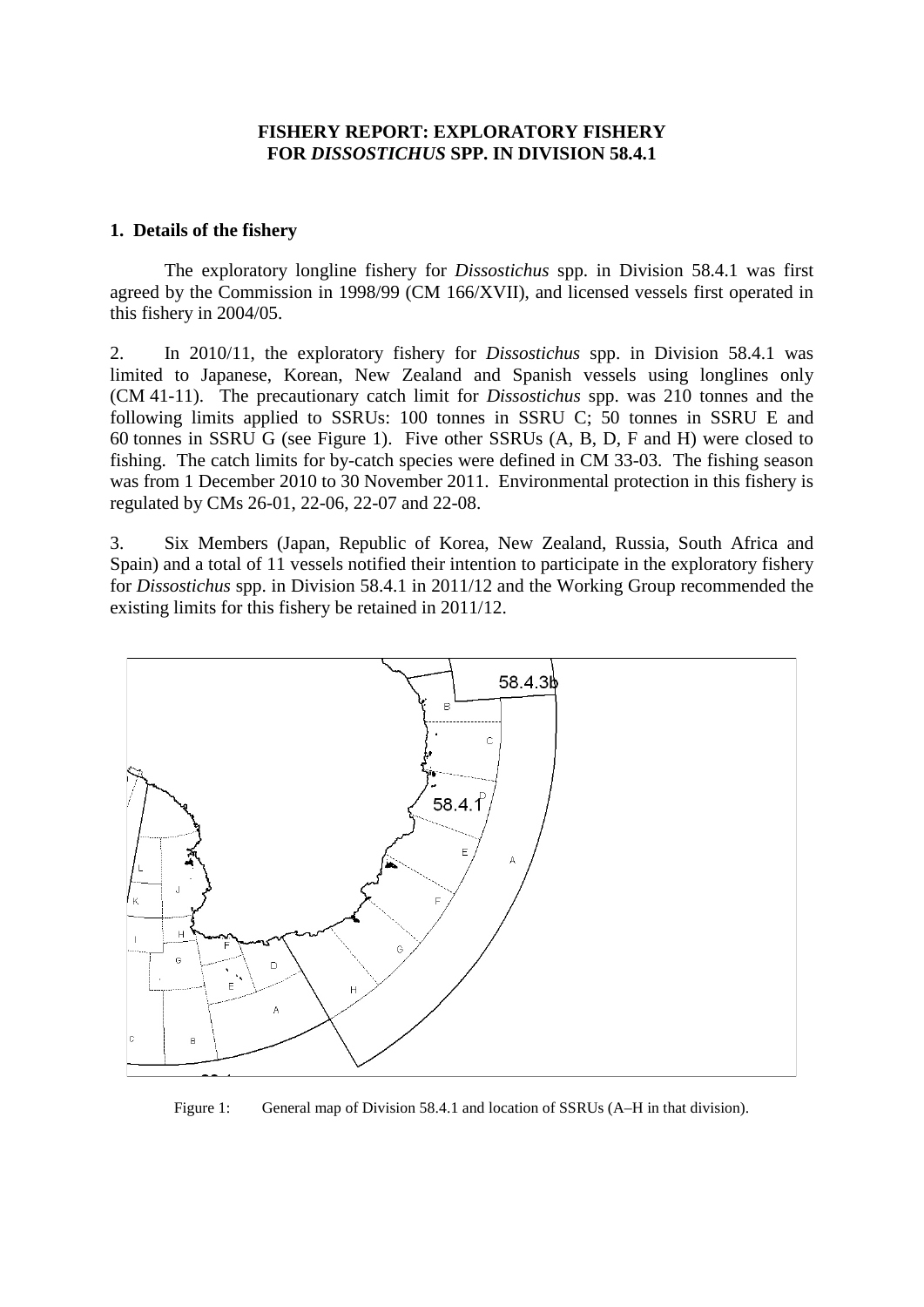# **1.1 Reported catch**

4. Licensed longline vessels have fished the exploratory fishery for *Dissostichus* spp. in Division 58.4.1 since 2004/05, and the target species is *D. mawsoni* (Table 1(a)). In 2010/11, three vessels fished in SSRUs C, E and G (Figure 1). SSRU E was closed on 11 February 2011 (catch limit for *Dissostichus* spp.: 50 tonnes; final reported catch: 56 tonnes), and SSRU G was closed on 12 February 2011 (catch limit for *Dissostichus* spp.: 60 tonnes; final reported catch: 59 tonnes). SSRU C, and consequently the fishery, was closed on 12 March 2011 (SSRU C catch limit for *Dissostichus* spp.: 100 tonnes; final reported catch: 100 tonnes. Whole fishery catch limit for *Dissostichus* spp.: 210 tonnes; final reported catch: 216 tonnes) (Table 1(b)).

5. Reported catches of *Dissostichus* spp. over the past seven seasons peaked at 634 tonnes in 2006/07.

Table 1(a): Catch history for *Dissostichus* spp. in Division 58.4.1 (source: STATLANT data for past seasons, and catch and effort reports for current season, WG-FSA-11/10 and past reports for IUU catch).

| Season  |       |                     |             | Regulated fishery               | Estimated | Total    |                  |          |
|---------|-------|---------------------|-------------|---------------------------------|-----------|----------|------------------|----------|
|         |       | Effort              |             | Dissostichus spp.               |           |          | <b>IUU</b> catch | removals |
|         |       | (number of vessels) | Catch limit | Reported catch (tonnes)         |           |          | (tonnes)         | (tonnes) |
|         | Limit | Reported            | (tonnes)    | D. eleginoides D. mawsoni Total |           |          |                  |          |
| 2003/04 | ٠     | 0                   | 800         | 0                               | $\Omega$  | $\Omega$ | ۰                | 0        |
| 2004/05 | 9     |                     | 600         |                                 | 479       | 480      |                  | 480      |
| 2005/06 | 11    | 6                   | 600         | 0                               | 421       | 421      | 597              | 1018     |
| 2006/07 | 9     | 4                   | 600         | 94                              | 540       | 634      | 626              | 1 260    |
| 2007/08 | 16    | 6                   | 600         | $\leq$ 1                        | 410       | 410      | 136              | 546      |
| 2008/09 | 13    | 3                   | 210         | 0                               | 222       | 222      | 152              | 374      |
| 2009/10 | 10    | ↑                   | 210         | 2                               | 194       | 196      | 910              | 1 1 0 6  |
| 2010/11 | 10    | 3                   | 210         | $\leq$ 1                        | 216       | 216      | ∗                | 216      |

\* Not estimated

Table 1(b): Catch of *Dissostichus* spp. in Division 58.4.1 reported by SSRU (source: fine-scale data pro-rated by total reported catch in Table 1(a)).

| Season  |   |   |        | D. eleginoides |   |   |          |        |   |   |     |    | D. mawsoni |   |     |    |
|---------|---|---|--------|----------------|---|---|----------|--------|---|---|-----|----|------------|---|-----|----|
|         | A | B |        | D              | E | F | G        | Н      | A | B | C   | D  | Ε          | F | G   | Н  |
| 2004/05 |   |   | $\leq$ |                |   |   | $\leq$ 1 |        |   |   | 183 |    | 154        |   | 143 |    |
| 2005/06 |   |   |        |                |   |   |          |        |   |   | 250 |    | 22         |   | 152 |    |
| 2006/07 |   |   | 69     |                | 9 |   | 16       |        |   |   | 170 |    | 193        |   | 188 |    |
| 2007/08 |   |   |        |                |   |   | $<$ l    | $\leq$ |   |   | 177 | 10 | 15         | 3 | 197 | 10 |
| 2008/09 |   |   |        |                |   |   | $<$ 1    |        |   |   | 108 |    | 54         |   | 60  |    |
| 2009/10 |   |   | ◠      |                |   |   | $<$ ]    |        |   |   | 96  |    | 51         |   | 47  |    |
| 2010/11 |   |   |        |                |   |   |          |        |   |   | 100 |    | 56         |   | 59  |    |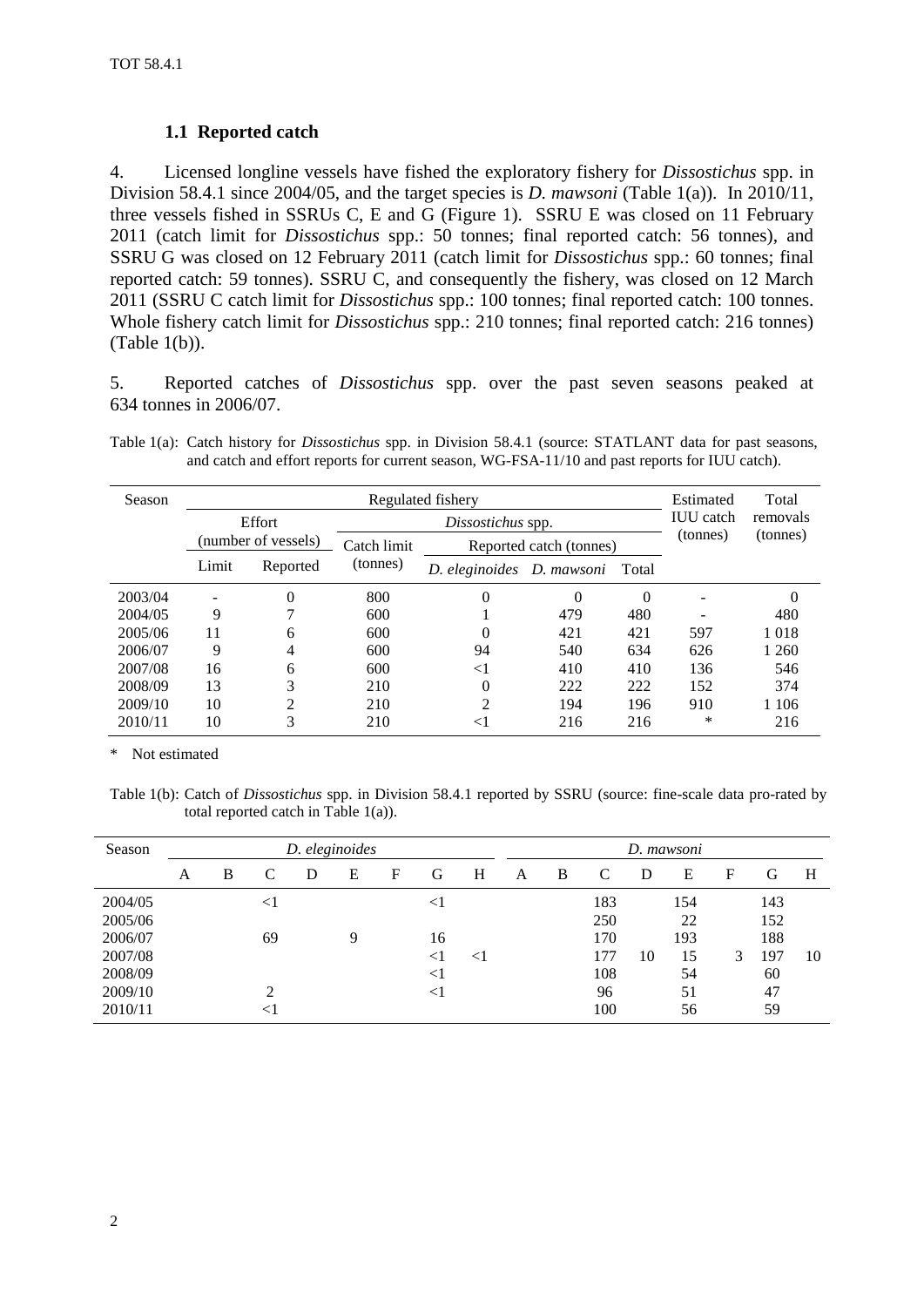# **1.2 IUU catch**

<span id="page-4-0"></span>6. IUU fishing in Division 58.4.1 was first detected in 2005/06, and high levels of IUU fishing in 2005/06, 2006/07 and 2009/10 resulted in the total removals being well in excess of the catch limits. The IUU catch of *Dissostichus* spp. in 2010/11 was not estimated (SC-CAMLR-XXIX, paragraph 6.5).

# **1.3 Size distribution of catches**

7. Most *D. mawsoni* caught in the fishery ranged from 100 to 170 cm in length, with a broad mode at approximately 120–160 cm (Figure 2).



Weighted Frequency (proportion of the catch)



# **2. Stocks and areas**

8. The Working Group noted that the two-stock 'east and west' hypothesis presented in WG-FSA-08/43 could also be simply a differential immature/mature distribution of animals of one stock, as is seen in the Ross Sea. It was agreed that even though the (very low) number of tag-returns might support a two-stock hypothesis, the sample size is currently so low that both hypotheses are equally plausible.

9. The most likely areas where *D. mawsoni* spawn are the Pacific Antarctic Ridge north of the Ross Sea and the Amundsen Ridge in the Amundsen Sea. In the Cooperation Sea the most likely area of spawning is BANZARE Bank. Spawning occurs in winter and may extend into autumn or spring (WG-FSA-08/14).

10. The Working Group noted that the results in WG-FSA-08/43 and Figures 3 and 4 confirm the hypotheses that juvenile fish inhabit mostly the shelf, while larger fish live on the slope and pre-spawning fish are found either on their northward spawning migration or inhabit the deeper slope.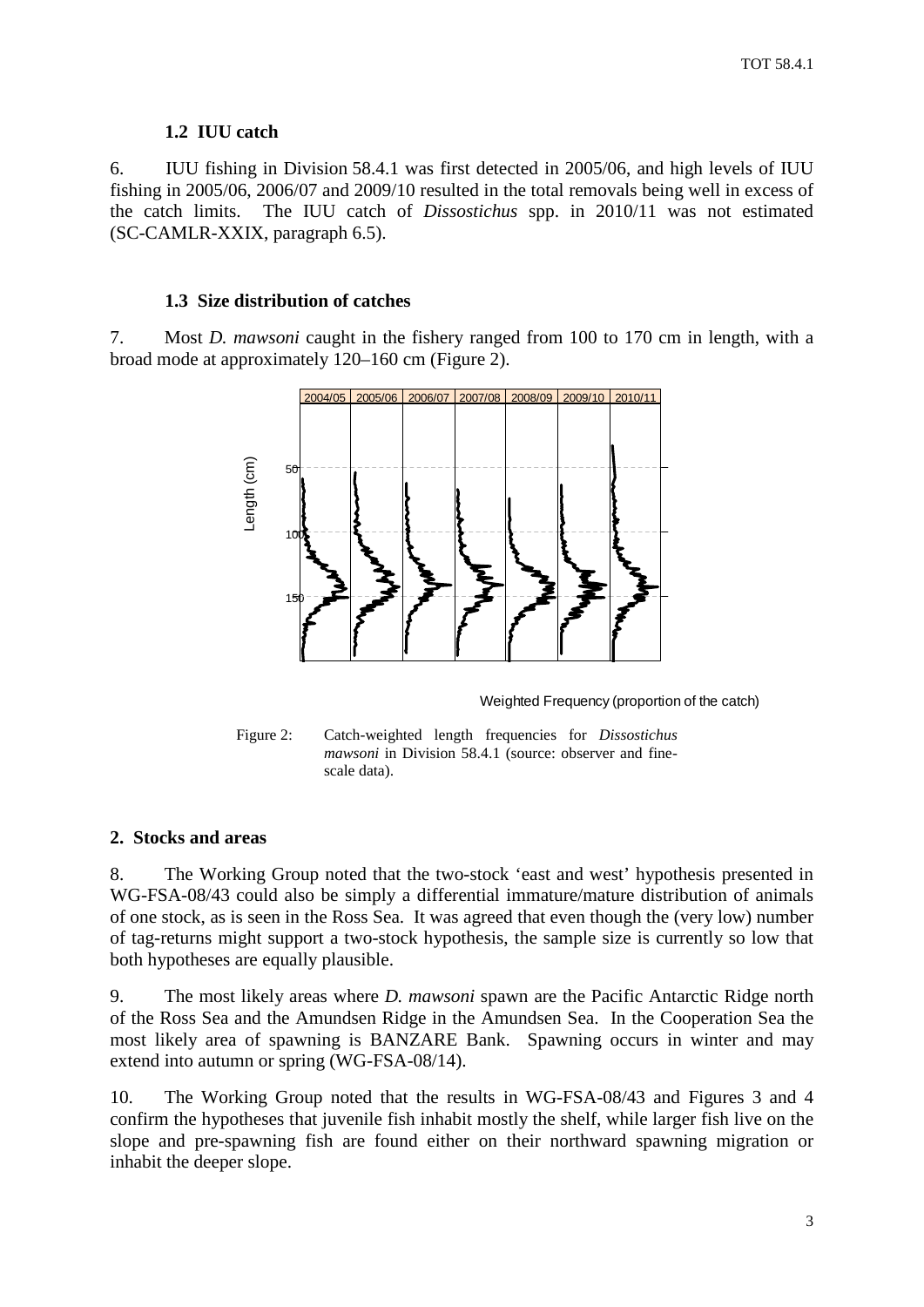

Figure 3: Plot of tag-recaptures in Divisions 58.4.1, 58.4.2 and 58.4.3b recorded between 2003/04 and 2009/10. 'T' indicates the release location and 'R' indicates the recapture location.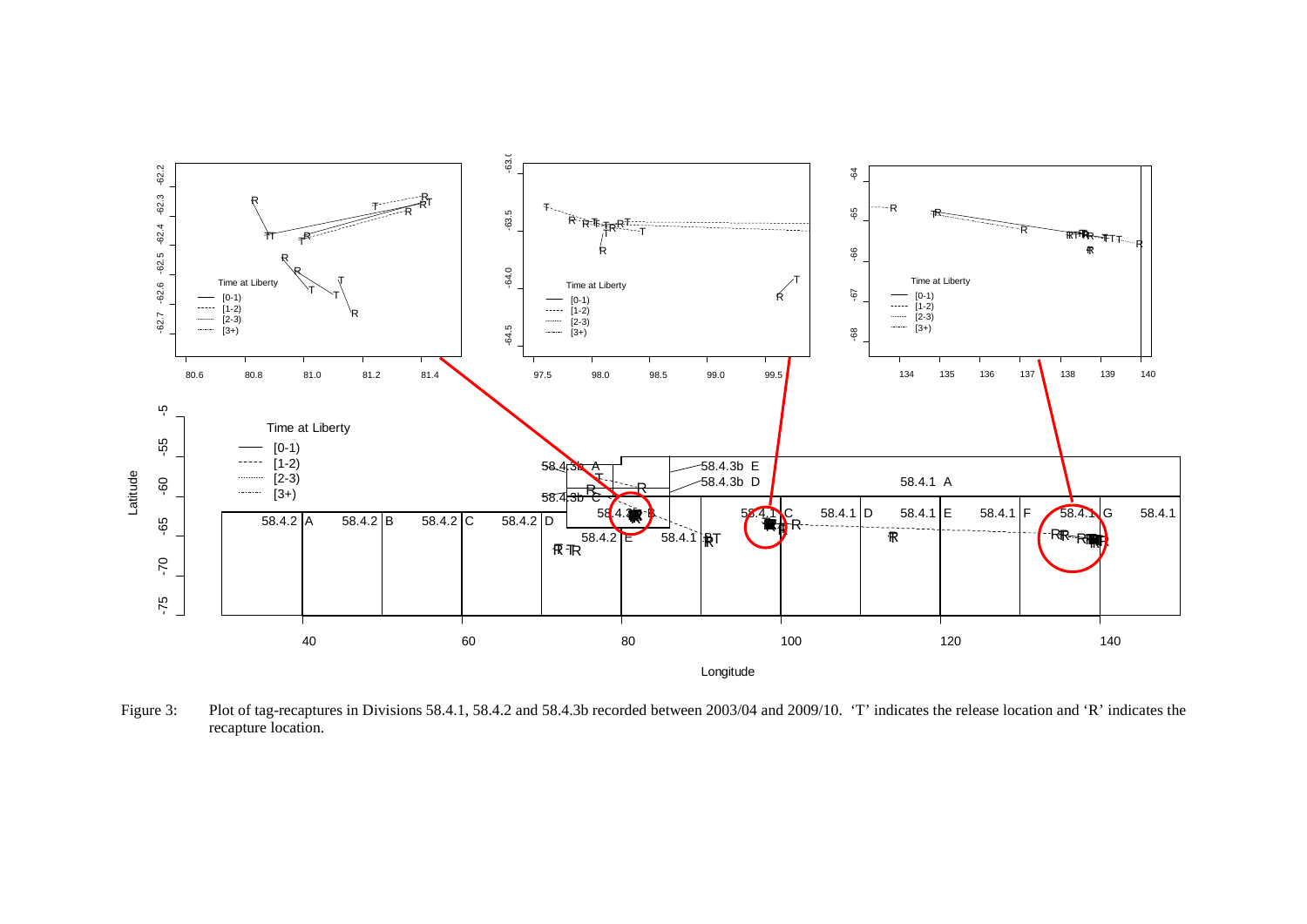

Figure 4: Plot of median lengths for longlines sampled in Divisions 58.4.1, 58.4.2 and 58.4.3b between 2003/04 and 2008/09, aggregated into 0.5° latitude × 0.5° longitude boxes. The upper panel shows data for fishing in depths shallower than 1 000 m, the lower panel for fishing in depths deeper than 1 000 m. Note darker squares indicate smaller median length; lighter squares indicate larger median length.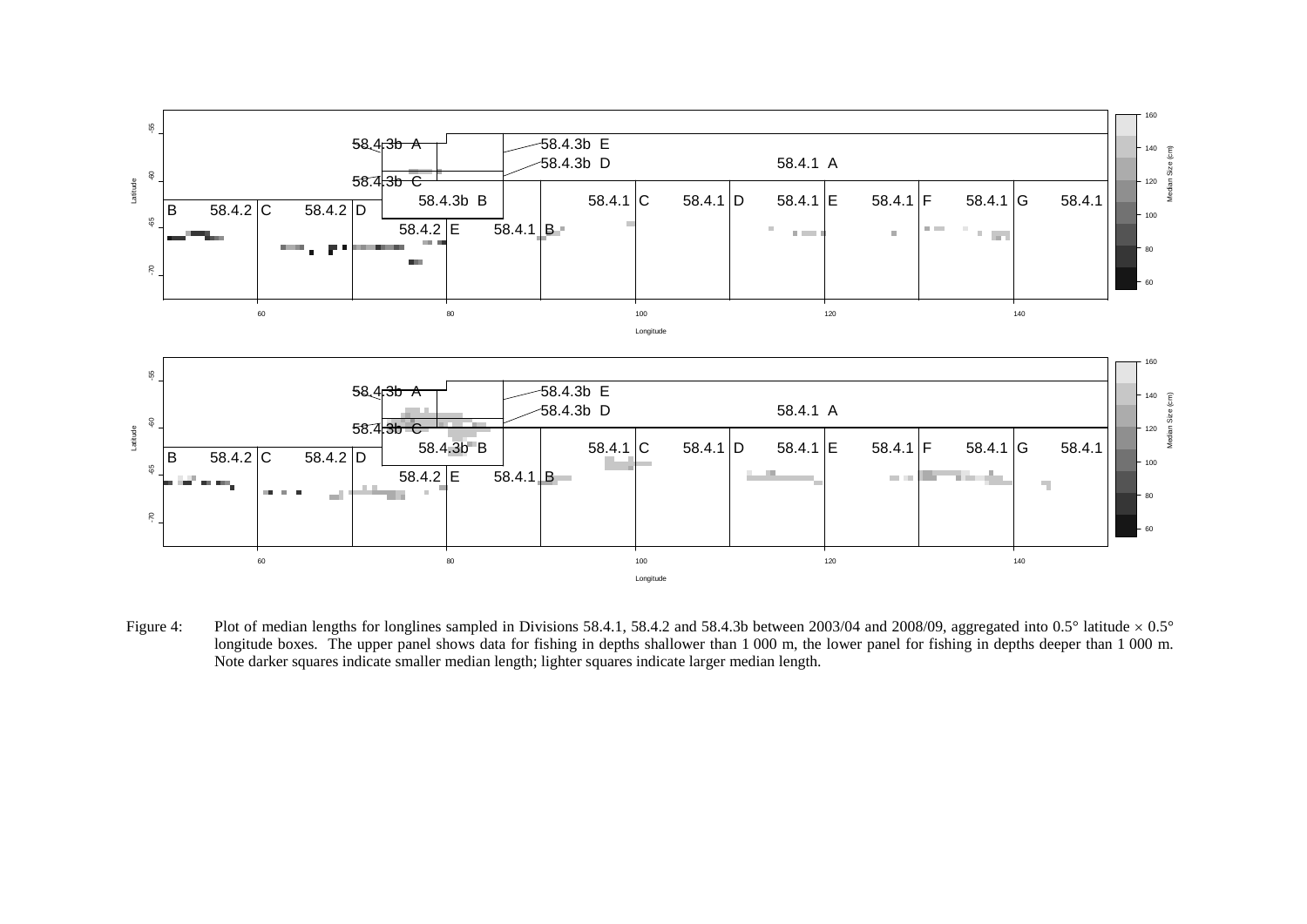# <span id="page-7-0"></span>**3. Parameter estimation**

# **3.1 Observations**

11. Vessels operating in this fishery are required to conduct fishery-based research in accordance with CM 41-01. This includes the collection of detailed catch, effort and biological data (Annex 41-01/A), the setting of research lines (Annex 41-01/B) and participation in the tagging program (Annex 41-01/C).

12. Vessels, on first entry into an SSRU, are required to make 10 research longline hauls. The requirement for a further 10 research hauls during the course of fishing was removed in 2008 and since 2008/09 the starting position of research hauls has been allocated by the Secretariat. The number of research hauls reported in fine-scale data are summarised in Table 2.

13. Since 2006/07, vessels have been required to tag and release *Dissostichus* spp. at a rate of three fish per tonne of green weight caught (previously one fish per tonne), and a limit of 500 fish tagged per vessel applied until the end of 2009/10. A total of 5 759 *D. mawsoni* and 314 *D. eleginoides* have been tagged and released, and 26 *D. mawsoni* and one *D. eleginoides* have been recaptured in that division (Table 3). Of the fish tagged and released, 2 286 were released in SSRU C, 33 in SSRU D, 1 347 in SSRU E, 9 in SSRU F, 2 325 in SSRU G and 73 in SSRU H.

14. In 2010, the Commission required each vessel catching more than 2 tonnes of *Dissostichus* spp. in an exploratory fishery to achieve a minimum tag overlap statistic of 50% in 2010/11 and of 60% from 2011/12 onwards (Annex 41-01/C). All vessels fishing in Division 58.4.1 in 2010/11 achieved a tag overlap statistic greater than 50% (range 52 to 74%, Table 4).

| Season  | <b>Flag State</b>  | Vessel name        | <b>SSRU</b> |                | Number of hauls |       |
|---------|--------------------|--------------------|-------------|----------------|-----------------|-------|
|         |                    |                    |             | R              | $\mathsf{C}$    | Total |
| 2004/05 | Chile              | Globalpesca II     | 5841C       | $\overline{2}$ |                 | 2     |
|         |                    | Globalpesca II     | 5841E       | 20             | 11              | 31    |
|         |                    | Globalpesca II     | 5841G       | 8              |                 | 8     |
|         | Korea, Republic of | Bonanza No. 707    | 5841C       | 13             |                 | 13    |
|         |                    | Yeon Seong No. 829 | 5841C       | 10             | 14              | 24    |
|         |                    | Yeon Seong No. 829 | 5841E       | 10             | 3               | 13    |
|         |                    | Yeon Seong No. 829 | 5841G       | 10             | 45              | 55    |
|         | New Zealand        | Janas              | 5841C       | 2              |                 | 2     |
|         |                    | San Aspiring       | 5841G       | 20             |                 | 20    |
|         | Spain              | Arnela             | 5841C       | 5              | 24              | 29    |
|         |                    | Galaecia           | 5841C       | 20             | 53              | 73    |
|         |                    | Galaecia           | 5841E       | 12             | 5               | 17    |
| 2005/06 | Chile              | Globalpesca I      | 5841C       | 20             |                 | 20    |
|         |                    | Globalpesca I      | 5841E       | 10             |                 | 10    |
|         |                    | Globalpesca II     | 5841C       | 20             | 3               | 23    |
|         |                    | Globalpesca II     | 5841G       | 20             |                 | 21    |
|         | Korea, Republic of | Insung No. 2       | 5841E       | 15             | 6               | 21    |
|         |                    | Insung No. 2       | 5841G       | 20             | 29              | 49    |

Table 2: Research (R) and commercial (C) longline hauls reported by vessels operating in the exploratory fishery for *Dissostichus* spp. in Division 58.4.1 (source: fine-scale data).

(continued)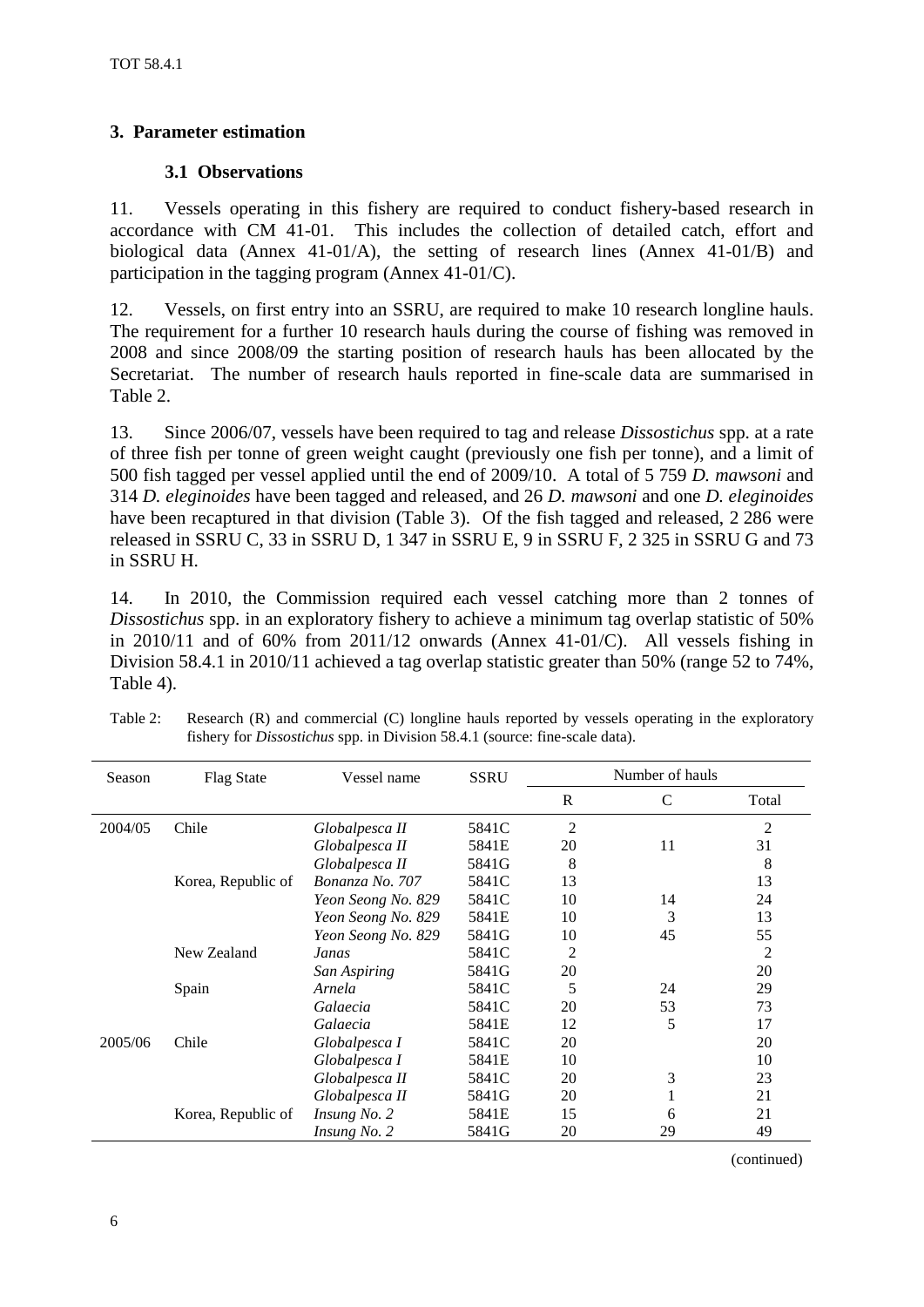Table 2 (continued)

| Season  | <b>Flag State</b>  | Vessel name         | <b>SSRU</b> |                | Number of hauls  |                |
|---------|--------------------|---------------------|-------------|----------------|------------------|----------------|
|         |                    |                     |             | $\mathbb{R}$   | $\mathsf C$      | Total          |
|         | New Zealand        | San Aspiring        | 5841E       | $\mathbf{1}$   |                  | 1              |
|         | Spain              | Tronio              | 5841C       | 20             | 54               | 74             |
|         | Uruguay            | Paloma <sub>V</sub> | 5841G       | 5              |                  | 5              |
| 2006/07 | Korea, Republic of | Insung No. 1        | 5841C       | 8              |                  | 8              |
|         |                    | Insung No. 1        | 5841E       | 20             | 15               | 35             |
|         |                    | Insung No. 1        | 5841G       | 20             | 59               | 79             |
|         | Namibia            | Antillas Reefer     | 5841C       | 17             | 7                | 24             |
|         | Spain              | Tronio              | 5841C       | 20             | 38               | 58             |
|         |                    | Tronio              | 5841E       | 20             | 58               | 78             |
|         |                    | Tronio              | 5841F       |                | $\overline{4}$   | $\overline{4}$ |
|         | Uruguay            | Paloma <sub>V</sub> | 5841C       | 20             | 51               | 71             |
|         |                    | Paloma <sub>V</sub> | 5841E       | 21             |                  | 21             |
|         |                    | Paloma V            | 5841G       | 20             | $\sqrt{5}$       | 25             |
| 2007/08 | Korea, Republic of | Insung No. 1        | 5841C       | 12             | 7                | 19             |
|         |                    | Insung No. 1        | 5841E       | $\overline{2}$ |                  | $\overline{c}$ |
|         |                    | Insung No. 1        | 5841G       | 20             | 55               | 75             |
|         |                    | Insung No. 2        | 5841C       | 41             |                  | 41             |
|         |                    | Insung No. 2        | 5841E       | 7              |                  | 7              |
|         |                    | Insung No. 2        | 5841G       | 20             | 42               | 62             |
|         | Namibia            | Antillas Reefer     | 5841C       | 20             | 29               | 49             |
|         |                    | Paloma <sub>V</sub> | 5841G       | 20             | 3                | 23             |
|         | Spain              | Tronio              | 5841C       | 14             | $\overline{2}$   | 16             |
|         |                    | <b>Tronio</b>       | 5841D       | 13             |                  | 13             |
|         |                    | <b>Tronio</b>       | 5841E       | 9              |                  | 9              |
|         |                    | Tronio              | 5841F       | 6              |                  | 6              |
|         |                    | Tronio              | 5841G       | 20             | 20               | 40             |
|         |                    | Tronio              | 5841H       | 7              |                  | 7              |
|         | Uruguay            | Banzare             | 5841C       | 10             | 6                | 16             |
|         |                    | Banzare             | 5841E       | $\overline{4}$ |                  | $\overline{4}$ |
| 2008/09 | Korea, Republic of | Insung No. 1        | 5841C       | 10             | 14               | 24             |
|         |                    | Insung No. 1        | 5841E       | 10             | 35               | 45             |
|         |                    | Insung No. 22       | 5841G       | 10             | 85               | 95             |
|         | Uruguay            | Banzare             | 5841C       | 10             | 33               | 43             |
| 2009/10 | Japan              | Shinsei Maru No. 3  | 5841C       | 10             | 45               | 55             |
|         |                    | Shinsei Maru No. 3  | 5841G       | 10             | 28               | 38             |
|         | Korea, Republic of | Insung No. 2        | 5841C       | $\sqrt{5}$     |                  | 5              |
|         |                    | Insung No. 2        | 5841E       | 10             | 3                | 13             |
|         |                    | Insung No. 2        | 5841G       | 10             | 34               | 44             |
| 2010/11 | Korea, Republic of | Hong Jin No. 701    | 5841C       | 10             | 59               | 69             |
|         |                    | Hong Jin No. 701    | 5841G       | 10             | 37               | 47             |
|         |                    | Insung No. 7        | 5841E       | 9              | $\boldsymbol{0}$ | 9              |
|         |                    | Insung No. 7        | 5841G       | 10             | 63               | 73             |
|         | Spain              | Tronio              | 5841C       | 10             | $27\,$           | 37             |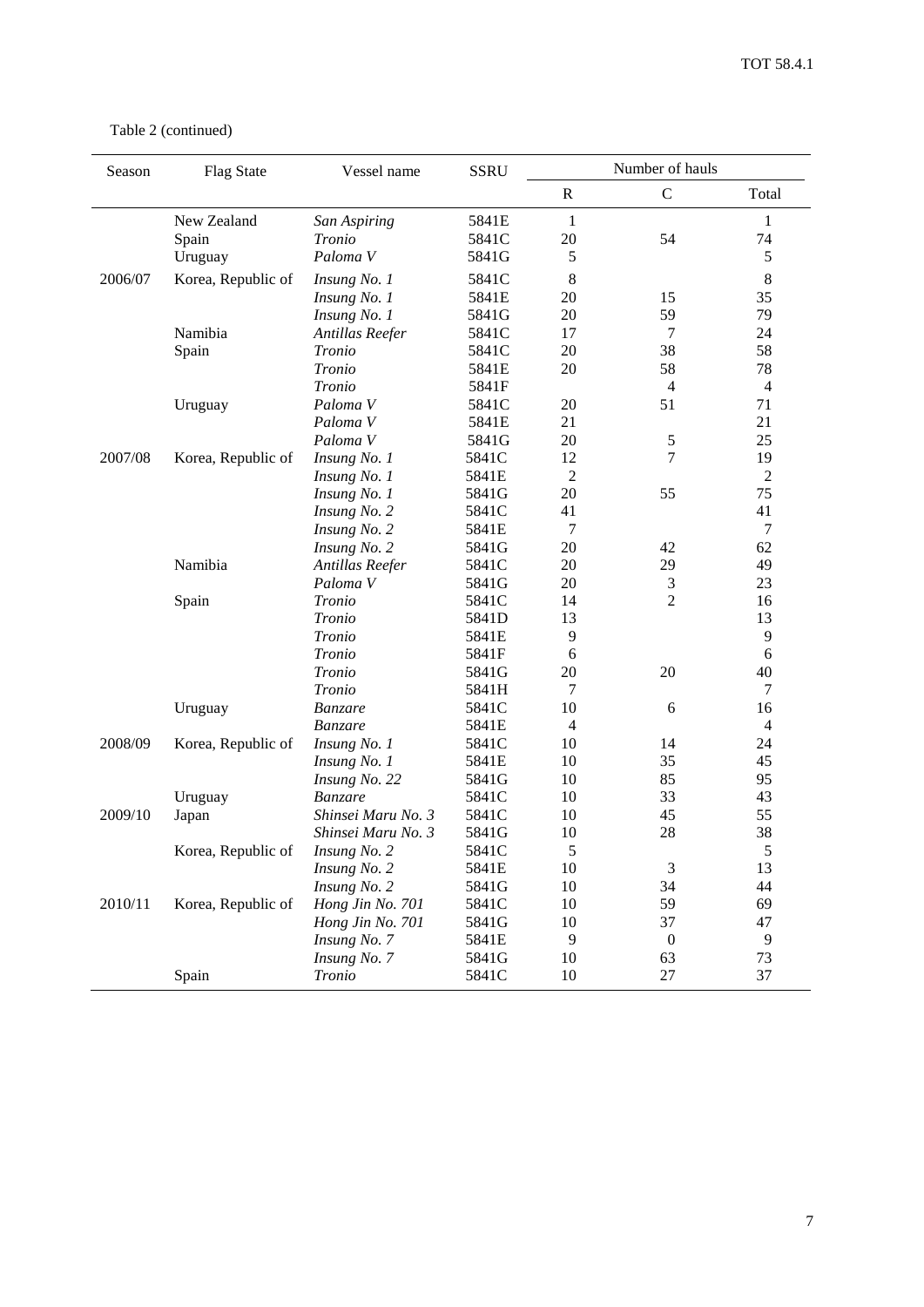- Table 3: Number of individuals of *Dissostichus* spp. tagged and released (a) and tagging rates (b) reported by vessels operating in the exploratory fishery for *Dissostichus* spp. in Division 58.4.1 since 2006/07, and total number of tagged fish released and recaptured (c) (source: observer data and catch and effort reports).
- (a) Number of individuals of *Dissostichus* spp. tagged and released. The number of *D. eleginoides* is indicated in brackets.

| <b>Flag State</b>  | Vessel name                     |           |     |         |     |          | Season |          |         |         |     |
|--------------------|---------------------------------|-----------|-----|---------|-----|----------|--------|----------|---------|---------|-----|
|                    |                                 | 2006/07   |     | 2007/08 |     | 2008/09  |        |          | 2009/10 | 2010/11 |     |
| Chile              | Globalpesca I<br>Globalpesca II |           |     |         |     |          |        |          |         |         |     |
| Japan              | Shinsei Maru No. 3              |           |     |         |     |          |        | 275 (12) |         |         |     |
| Korea, Republic of | Hong Jin No. 701                |           |     |         |     |          |        |          |         | 180     | (0) |
|                    | Insung No. 1                    | 732       | (9) | 370     | (0) | 418      | (0)    |          |         |         |     |
|                    | Insung No. 2                    |           |     | 449     | (8) |          |        | 352      | (0)     |         |     |
|                    | Insung No. 22                   |           |     |         |     | 533 (14) |        |          |         |         |     |
|                    | Insung No. 7                    |           |     |         |     |          |        |          |         | 335     | (0) |
| Namibia            | Antillas Reefer                 | 3         | (0) | 56      | (0) |          |        |          |         |         |     |
|                    | Paloma V                        |           |     | 47      | (5) |          |        |          |         |         |     |
| New Zealand        | San Aspiring                    |           |     |         |     |          |        |          |         |         |     |
| Spain              | Tronio                          | 502       | (5) | 202     | (7) |          |        |          |         | 232     | (0) |
| Uruguay            | <i>Banzare</i>                  |           |     | 10      | (0) | 176      | (0)    |          |         |         |     |
|                    | Paloma V                        | 270 (231) |     |         |     |          |        |          |         |         |     |

(b) Tagging rate (number of fish tagged per tonne of green weight caught) of *Dissostichus* spp.

| Flag State         | Vessel name         |                   |         | Season  |         |         |
|--------------------|---------------------|-------------------|---------|---------|---------|---------|
|                    |                     | 2006/07           | 2007/08 | 2008/09 | 2009/10 | 2010/11 |
| Chile              | Globalpesca I       |                   |         |         |         |         |
|                    | Globalpesca II      |                   |         |         |         |         |
| Japan              | Shinsei Maru No. 3  |                   |         |         | 3.1     |         |
| Korea, Republic of | Hong Jin No. 701    |                   |         |         |         | 4.5     |
|                    | <i>Insung No. 1</i> | $($ >500 fish $)$ | 3.0     | 3.8     |         |         |
|                    | Insung No. 2        |                   | 2.9     |         | 3.3     |         |
|                    | Insung No. 22       |                   |         | 8.9     |         |         |
|                    | Insung No. 7        |                   |         |         |         | 3.3     |
| Namibia            | Antillas Reefer     | 0.13              | 1.2     |         |         |         |
|                    | Paloma V            |                   | 3.4     |         |         |         |
| New Zealand        | San Aspiring        |                   |         |         |         |         |
| Spain              | Tronio              | $($ >500 fish $)$ | 3.0     |         |         | 3.1     |
| Uruguay            | <i>Banzare</i>      |                   | 1.0     | 3.4     |         |         |
|                    | Paloma V            | 2.29              |         |         |         |         |
| Required rate      |                     | 3                 | 3       | 3       | 3       | 3       |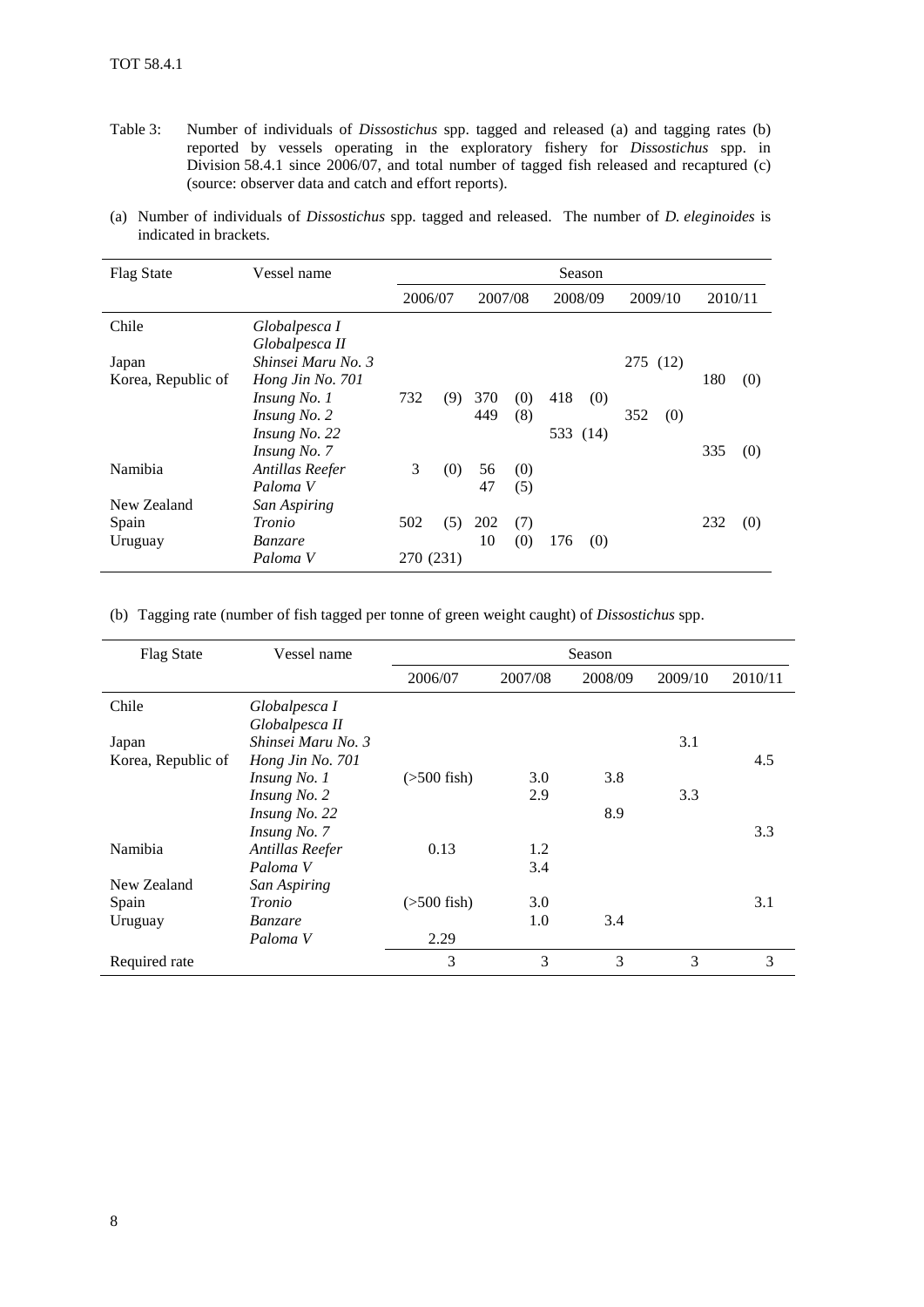| Season  |                | Number tagged and released |       | Number recaptured |            |       |  |
|---------|----------------|----------------------------|-------|-------------------|------------|-------|--|
|         | D. eleginoides | D. mawsoni                 | Total | D. eleginoides    | D. mawsoni | Total |  |
| 2004/05 | 22             | 440                        | 462   |                   |            |       |  |
| 2005/06 |                | 468                        | 469   |                   |            |       |  |
| 2006/07 | 245            | 1262                       | 1507  |                   |            |       |  |
| 2007/08 | 20             | 1114                       | 1134  |                   | h          | 6     |  |
| 2008/09 | 14             | 1113                       | 1127  | 0                 | 8          | 8     |  |
| 2009/10 | 12             | 615                        | 627   |                   |            | 4     |  |
| 2010/11 |                | 747                        | 747   |                   |            |       |  |
| Total   | 314            | 5759                       | 6073  |                   | 26         | 27    |  |

<span id="page-10-0"></span>(c) Total number of tagged *Dissostichus* spp. released and recaptured in Division 58.4.1.

Table 4: Time series of the tag overlap statistic (CM 41-01) for *Dissostichus mawsoni* and *D. eleginoides* tagged in Division 58.4.1. The statistic was implemented in 2010/11, and comparative values were calculated for previous seasons. Values were not calculated for total catches of less than 2 tonnes (\*) and length data were aggregated by 10 cm length intervals.

| <b>Species</b> | <b>Flag State</b>  | <b>Vessel Name</b> | 2006/07 | 2007/08 | 2008/09 | 2009/10 | 2010/11 |
|----------------|--------------------|--------------------|---------|---------|---------|---------|---------|
| D. mawsoni     | Japan              | Shinsei Maru No. 3 |         |         | ∗       | 56      |         |
|                | Korea, Republic of | Hong Jin No. 701   |         |         |         |         | 74      |
|                |                    | Insung No. 7       |         |         |         |         | 70      |
|                | Spain              | Tronio             | 31      | 21      |         |         | 52      |
| D. eleginoides | Japan              | Shinsei Maru No. 3 |         |         | *       | 43      |         |
|                | Korea, Republic of | Hong Jin No. 701   |         |         |         |         | *       |
|                | Spain              | Tronio             | $\ast$  | *       |         |         | *       |

#### **3.2 Fixed parameter values**

15. None available for this fishery.

#### **4. Stock assessment**

16. WG-FSA-08/63 examined expected tag-recapture rates in new and exploratory *Dissostichus* spp. fisheries in the southern Indian Ocean sector. In particular, the paper considered the potential for tagging programs in new and exploratory fisheries to yield sufficient data to be of use in determining catch limits in the early stages of fishery development. Scenarios were developed using a range of tag-release rates, tag-detection rates, natural mortality, fish movement out of the fishery, and IUU removals in order to estimate the expected numbers of tag-returns. Even under 'worst-case' assumptions (e.g. lower detection rates, higher tag mortality, high levels of emigration and high IUU) tagrecaptures were still expected to be considerably higher than currently observed in Divisions 58.4.1 and 58.4.2. The paper concluded that if current tag-recapture rates continue, then tag-based assessments of stock status in Divisions 58.4.1 and 58.4.2 are likely to remain uncertain in the short to medium term, and fishing should remain focused in areas where tagreleases have been concentrated until these uncertainties can be addressed.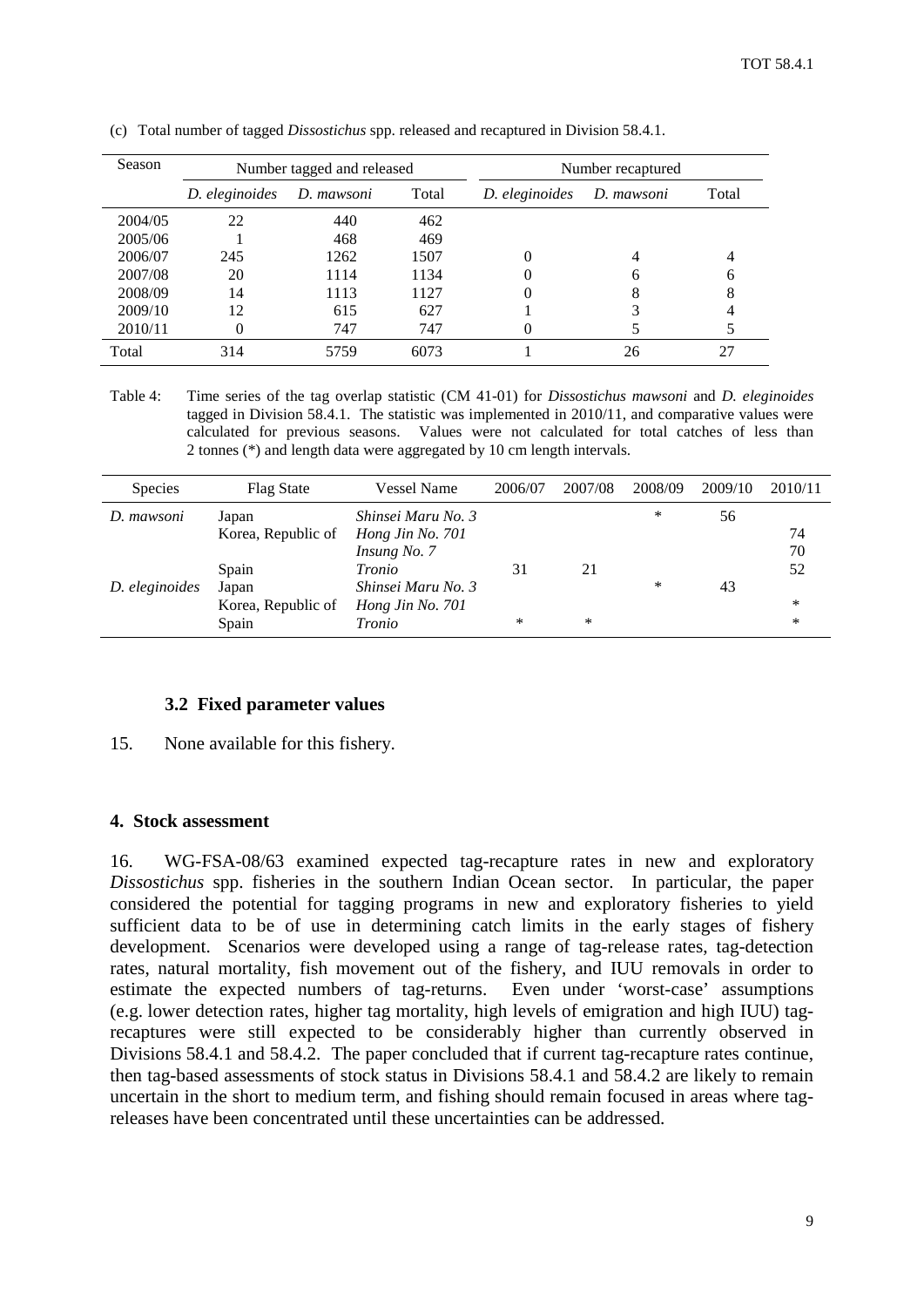17. Progress on assessing the exploratory fishery in Divisions 58.4.1 and 58.4.2 was presented in WG-SAM-08/4 and a summary was provided in SC-CAMLR-XXVII, Annex 7, paragraphs 3.1 to 3.5. WG-SAM recommended that WG-FSA use the methods described in this paper to provide management advice for the *Dissostichus* spp. fishery in this division, once a number of modifications had been made (SC-CAMLR-XXVII, Annex 7, paragraph 4.3). WG-SAM also recommended that tagging be continued at the current rate in these divisions.

18. An updated assessment of the exploratory fisheries in Divisions 58.4.1 and 58.4.2, including the minor modifications requested by WG-SAM, was provided in WG-FSA-08/43. The authors compared estimates of abundance for these areas using four methods: comparative CPUE trends, local depletions, a constant recruitment model and mark-recapture data. Recapture rates were so low that a reliable stock assessment based on these data was not possible, and instead they presented estimates of the number of expected tag-returns given the estimated biomass. Estimates of biomass by SSRU were moderately consistent between CPUE comparisons and local depletion methods. However, the predicted estimates of tagrecaptures were much higher than those observed. The paper provided tentative estimates of precautionary yield from Divisions 58.4.1 and 58.4.2, noting that these are substantially lower than the existing catch limits.

19. The Working Group noted that the full uncertainty in the longline CPUE in the two areas had not been incorporated into the assessment. For the purposes of providing advice on potential catch limits for the open SSRUs in Divisions 58.4.1 and 58.4.2, a further analysis was carried out which incorporated the uncertainty in CPUE into the biomass estimates for the SSRUs obtained using the comparative CPUE method detailed in WG-FSA-08/43. SSRU-specific yield calculations were calculated assuming an exploitation rate of 0.05 (which appears to be a sustainable exploitation rate for the assessed *Dissostichus* spp.) multiplied by the biomass estimate. Estimates of yield were also made for SSRUs 5841C, 5842A and 5842E based on depletion-derived biomass estimates. These are the only SSRUs for which depletion estimates were available over several years, from which the most recent best-fit depletion was selected. Yields were calculated separately for the median, 25 percentile and 75 percentile biomass values for each SSRU. The results of the analysis are presented in Table 5.

20. WG-FSA-09/14 Rev. 1 presented an assessment of *D. mawsoni* in Division 58.4.1 using an age-structured TISVPA model and a dynamic Schaefer-production model. The analysis suggested that current biomass in the division was about 12 000 tonnes and initial stock biomass was 19 000 tonnes. The paper used these results to calculate yield based on a proportion of 3.75% of initial biomass as being 724 tonnes (SC-CAMLR-XXVIII, Annex 5, paragraphs 4.15 to 4.19).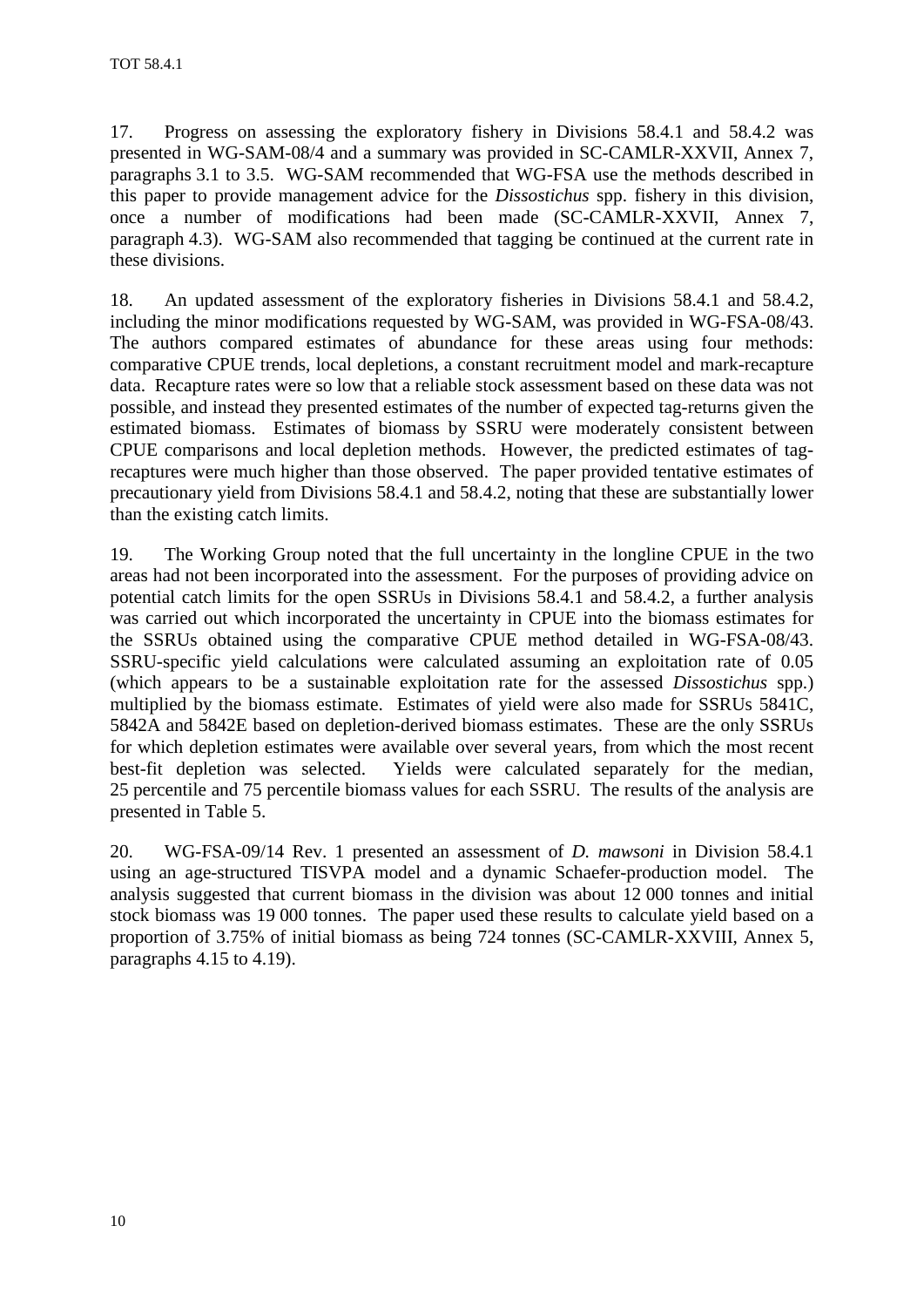| Table 5: | Yield estimates (tonnes) assuming a 5% exploitation rate by SSRU      |
|----------|-----------------------------------------------------------------------|
|          | using the median, 25 percentile $(25\%)$ , and 75 percentile $(75\%)$ |
|          | biomass levels calculated using the comparative CPUE and              |
|          | depletion-derived methods. Estimates are relative to the 2006/07      |
|          | fishing season.                                                       |

|                     |             | SSRU        |             |             |
|---------------------|-------------|-------------|-------------|-------------|
|                     |             | 5841C       | 5841E       | 5841G       |
| Method              | <b>CPUE</b> | Depletion   | <b>CPUE</b> | <b>CPUE</b> |
| Median              | 98          | 95          | 43          | 51          |
| 25%                 | 58          | 90          | 4           | 13          |
| 75%                 | 138         | 100         | 83          | 88          |
| Current catch limit |             | 200         | 200         | <b>200</b>  |
| 2007/08 catch       |             | 177         |             | 197         |
| Range in catches    |             | $177 - 249$ | 16–186      | 144–206     |

21. Dr L. Pshenichnov (Ukraine) noted that the estimation of fished areas of Divisions 58.4.1 and 58.4.2 has not been corrected for the closed SSRUs of Divisions 58.4.1 and 58.4.2. He noted that the assumption that CPUE is proportional to toothfish density is not correct for a longline fishery, and that this leads to an increase in the uncertainty of the analysis. He further noted that the biomass of toothfish was estimated by means of an unknown constant (the catchability) (WG-FSA-08/43). Catchability of longline as a whole, and longlining of toothfish in particular, is unknown and should not be used for biomass estimation. He also considered that catches of immature (1–4 years old) fish in Division 58.4.2 (WG-FSA-08/23) using bottom trawls are similar to those found in other subareas which suggests that recruitment and biomass of fish in this division is also similar to those subareas. This is inconsistent with the summary of WG-FSA-08/43.

22. The Working Group considered that although the estimates of yield from the analysis were uncertain, the results suggested that the size of the *Dissostichus* spp. population in these two divisions was likely to be small and that the current catch limits were unlikely to be sustainable. The Working Group therefore recommended that the catch limits be reduced in each of the open SSRUs in Divisions 58.4.1 and 58.4.2 to the estimates of yield based on the median biomass estimates provided in Table 5. The Working Group also recalled the work of WG-SAM which considered that catches of 10 tonnes were unable to provide useful information to enable the assessment of a stock except in circumstances of well-designed research programs testing clear hypotheses (SC-CAMLR-XXVII, Annex 7, paragraph 4.6). Therefore, the Working Group further recommended that SSRUs with a yield of less than 20 tonnes be closed to fishing.

23. The Working Group noted that Russia had begun research on *Dissostichus* spp. in this division (WG-FSA-09/14 Rev. 1). The Working Group encouraged the continuation of the work during the intersessional period and for the otolith readings to be verified by CON (SC-CAMLR-XXVIII, Annex 5, paragraphs 9.4 to 9.8) and for the results to be evaluated by WG-SAM (SC-CAMLR-XXVIII, Annex 6, paragraph 3.18).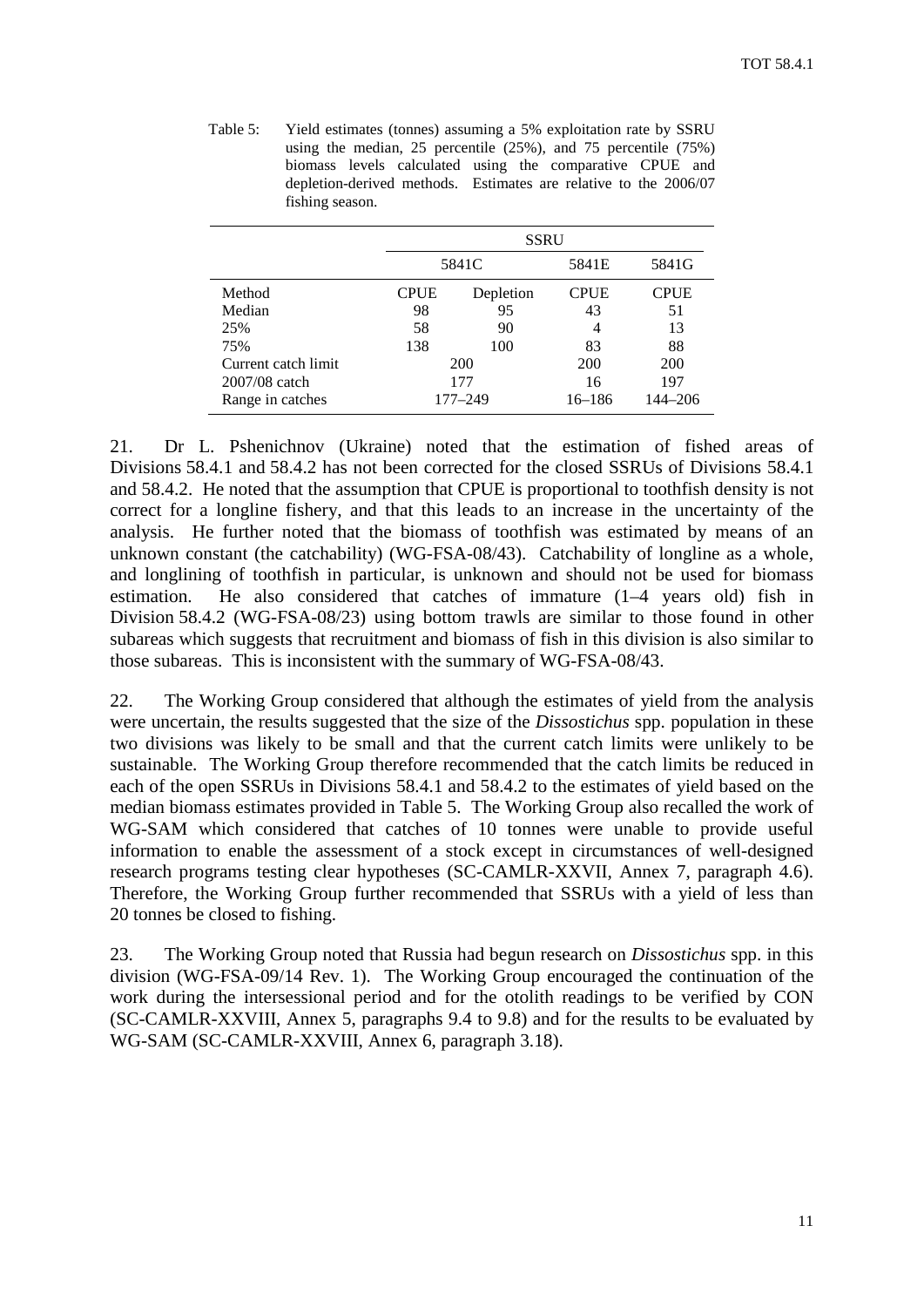# <span id="page-13-0"></span>**5. By-catch of fish and invertebrates**

# **5.1 By-catch removals**

24. Catches of by-catch species groups (macrourids, rajids and other species) reported in fine-scale data, their respective catch limits, and number of rajids cut from lines and released alive are summarised in Table 6. The by-catch in this fishery consists predominantly of macrourids (up to 41 tonnes per season). The total reported catch of rajids has been low  $(<100 kg$ ).

Table 6: Catch history for by-catch species (macrourids, rajids and other species), catch limits and number of rajids released alive in Division 58.4.1. Catch limits are for the whole fishery (see CM 33-03 for details). (Source: fine-scale data)

| Season  | <b>Macrourids</b>          |                               | Rajids                     |                               |                    | Other species              |                               |
|---------|----------------------------|-------------------------------|----------------------------|-------------------------------|--------------------|----------------------------|-------------------------------|
|         | Catch<br>limit<br>(tonnes) | Reported<br>catch<br>(tonnes) | Catch<br>limit<br>(tonnes) | Reported<br>catch<br>(tonnes) | Number<br>released | Catch<br>limit<br>(tonnes) | Reported<br>catch<br>(tonnes) |
| 2003/04 | 96                         | $\Omega$                      | 50                         | $\Omega$                      |                    | 60                         | 0                             |
| 2004/05 | 96                         | 17                            | 50                         | $<$ l                         |                    | 60                         |                               |
| 2005/06 | 96                         | 15                            | 50                         | $< \! 1$                      |                    | 60                         |                               |
| 2006/07 | 96                         | 41                            | 50                         | $<$ 1                         |                    | 60                         | $\mathfrak{D}$                |
| 2007/08 | 96                         | 36                            | 50                         | $< \! 1$                      |                    | 60                         |                               |
| 2008/09 | 33                         | 8                             | 50                         | $< \! 1$                      |                    | 60                         | 0                             |
| 2009/10 | 33                         | 6                             | 50                         | $\theta$                      |                    | 60                         | 0                             |
| 2010/11 | 33                         | 3                             | 50                         | 0                             |                    | 60                         | 0                             |

# **5.2 Assessment of impacts on affected populations**

25. None available for this fishery.

# **5.3 Identification of levels of risk**

26. None available for this fishery.

# **5.4 Mitigation measures**

27. In 2008, the Commission agreed to the Year-of-the-Skate, and the protocol in CCAMLR-XXVII, paragraph 4.55, was implemented.

28. In 2009, the Commission agreed that the Year-of-the-Skate should be extended to 2009/10 in order to allow for sufficient data to be collected for preliminary assessments to be made in the future (see SC-CAMLR-XXIX, Annex 8, paragraphs 6.14 to 6.21).

29. During WG-FSA-10 it was concluded that the Year-of-the-Skate had been a success overall and had met its objectives to enhance data collection and improve tagging in order to develop assessments (SC-CAMLR-XXVI, Annex 5, paragraphs 6.34 and 6.35). Based on the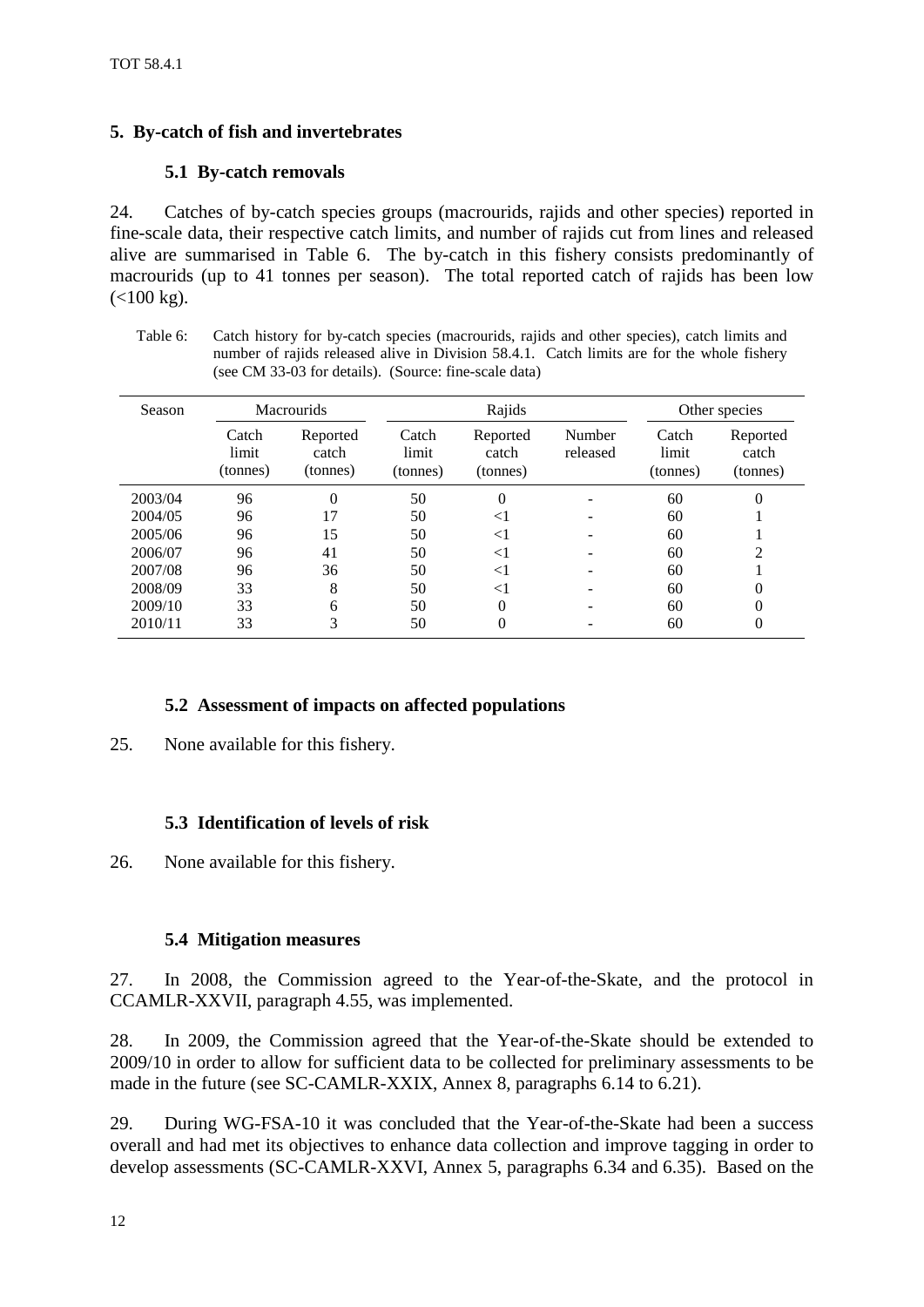<span id="page-14-0"></span>conclusions reported in WG-FSA-10/25 for data in Subareas 88.1 and 88.2 and review of data across all exploratory areas and divisions during the meeting, the Working Group concluded that data collection rates for skates could return to standard levels for these species in 2010/11 until further notice, and the mandatory skate tagging requirements could be removed from the relevant conservation measures. However, the requirement for all skates to be brought on board or alongside the hauler to be correctly identified, scanned for tags and for their condition to be assessed should be made mandatory, and the Working Group recommended that CM 33-03 be revised accordingly. Continued scanning for tags by crew and observers is imperative to enable updates to be made to preliminary assessments of skates in the future.

#### **6. By-catch of birds and mammals**

#### **6.1 By-catch removals**

30. There have been no observed incidental mortalities of seabirds in Division 58.4.1 in the past four seasons (Table 7).

| Table 7: | Seabird by-catch limit, observed mortality rate and total estimated mortality of seabird by-catch in |
|----------|------------------------------------------------------------------------------------------------------|
|          | Subarea 58.4, including Division 58.4.1.                                                             |

| Season  | By-catch limit<br>(number of birds) | Mortality rate<br>(birds/thousand hooks) | Total estimated mortality<br>(number of birds) |
|---------|-------------------------------------|------------------------------------------|------------------------------------------------|
| 2004/05 | $3*$                                | < 0.001                                  |                                                |
| 2005/06 | $3*$                                |                                          |                                                |
| 2006/07 | $3*$                                |                                          |                                                |
| 2007/08 | $3*$                                |                                          |                                                |
| 2008/09 | $3*$                                |                                          |                                                |
| 2009/10 | $3*$                                |                                          |                                                |
| 2010/11 | $3*$                                |                                          |                                                |

\* Per vessel during daytime setting.

31. No marine mammal interactions or mortalities were observed in 2010/11.

32. In 2011, as in previous seasons, WG-IMAF agreed the risk level of seabirds in this fishery in Division 58.4.1 is category 2 (average to low) (SC-CAMLR-XXX, Annex 8).

### **6.2 Mitigation measures**

33. CM 25-02 applies to this fishery and in recent years has been linked to an exemption for night setting in CM 24-02 and subject to a seabird by-catch limit. Offal and other discharges are regulated under CM 26-01.

#### **7. Ecosystem implications/effects**

34. No evaluation available for this fishery.